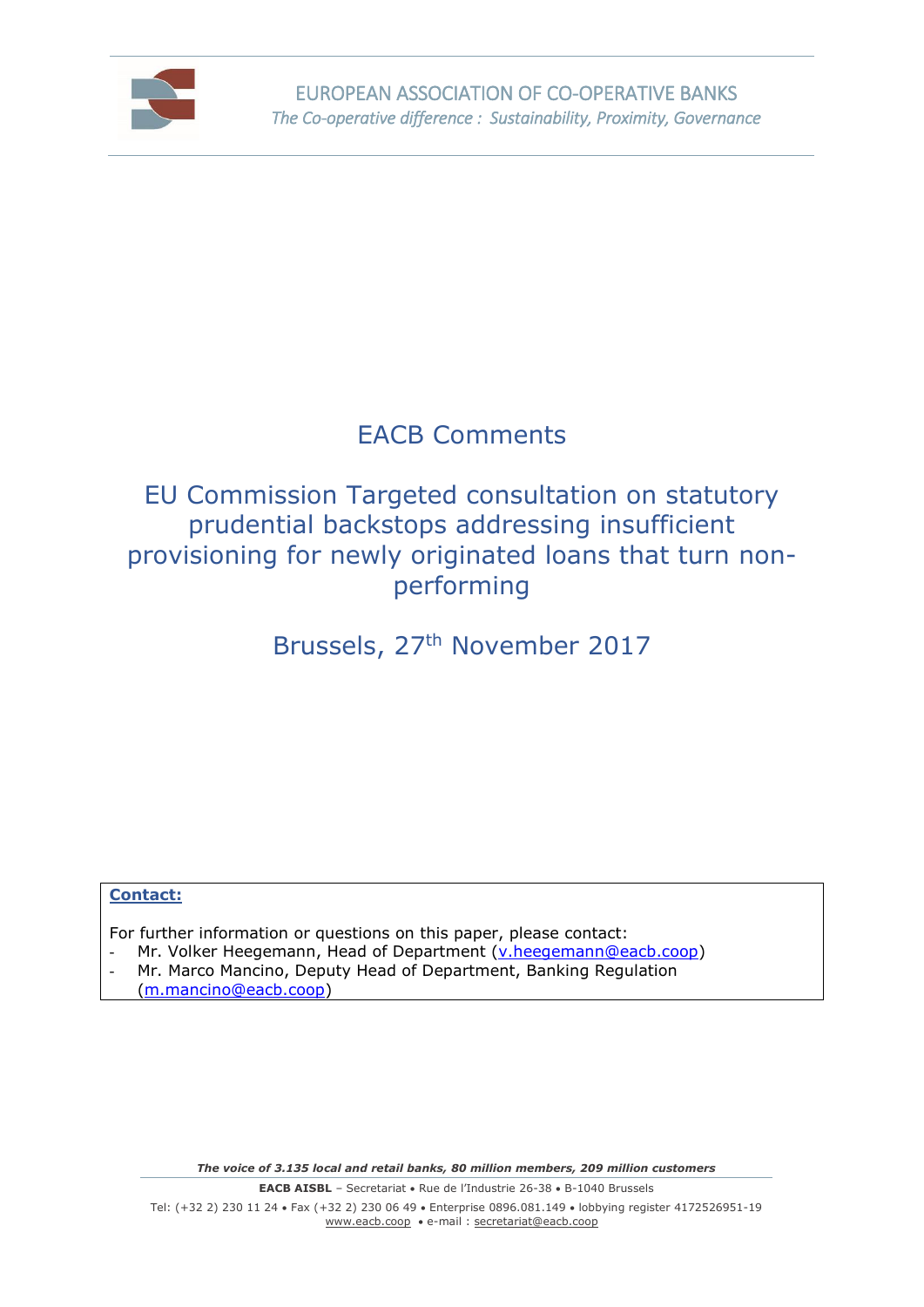

#### **Answers to specific questions**

1. What are your views on the rationale for statutory prudential backstops as described above? In particular:

a. Do you support the idea that statutory prudential backstops should complement the improvements that the application of IFRS 9 is expected to bring with regards to loan loss provisioning for the new loans that turn non-performing?

- Yes
- No
- Don't know / no opinion / not relevant

Please explain the reasons for your answer to question 1.a:

We believe it is important that if a prudential backstop to address insufficient provisioning is to be established this is done on the basis of a well defined legislative proposal to be developed. However, we would like to point out that existing loans that have or will in the future turn non-perfoming are sufficiently covered by a number of existing instruments, e.g. the SREP dialogue and the SSM guidance on NPL management published in March, 2017.

Thus, we do not see a need to introduce an additional statutory prudential backstop regime as competent authorities in general and the ECB in particular already have sufficient tools at their disposal to identify banks with high levels of non-performing loans and recommend institution specific sound risk coverage.

Many provisions under current CRD IV (e.g. Art. 97(3), Art.  $104(1)(d)$ , Article  $104(1)(a)$ of CRD IV) address the adequacy of processes, arrangements, and strategies in the institutions and the possible supervisory measures. Also, Art. 16(2)(d) of the SSM Regulation gives the ECB the power to prescribe a "specific provisioning policy or treatment of assets in terms of own funds requirements". And according to Art.  $4(1)(f)$  of the SSM Regulation the ECB can impose further capital requirements if it finds a bank's arrangements, strategies, processes and mechanisms, together with its regulatory capital, to be insufficient to ensure sound risk coverage.

The peculiarity of all these tools is that they are institution specific, and designed in that manner.

In addition, if a prudential backstop were to be set it should be fixed in line with the expected shortfall estimation according to CRR Pillar 1 requirement, rather than adding new regulation.

Moreover, we have serious doubts regarding a one-size-fits-all approach, as while legacy assets constitute an issue for certain banks and particularly in some Member States, the new rules would have to be applied by all institutions in all Member States.

It should rather be left at supervisors to approach high NPL banks individually to discuss the issue and decide what action to take (e.g. via the SREP, as mentioned above).

Also, an additional prudential backstop regime for non-performing loans would be at odds with the principle of proportionality given that there are existing, proportionate means to achieve the intended results.

More in general, we would like to outline that high NPL ratios are not necessarily a problem per se if the bank has built up sufficient (accounting) provisions or has enough collateral. Comparatively high NPL ratios exist in retail banking, in particular, but banks negotiate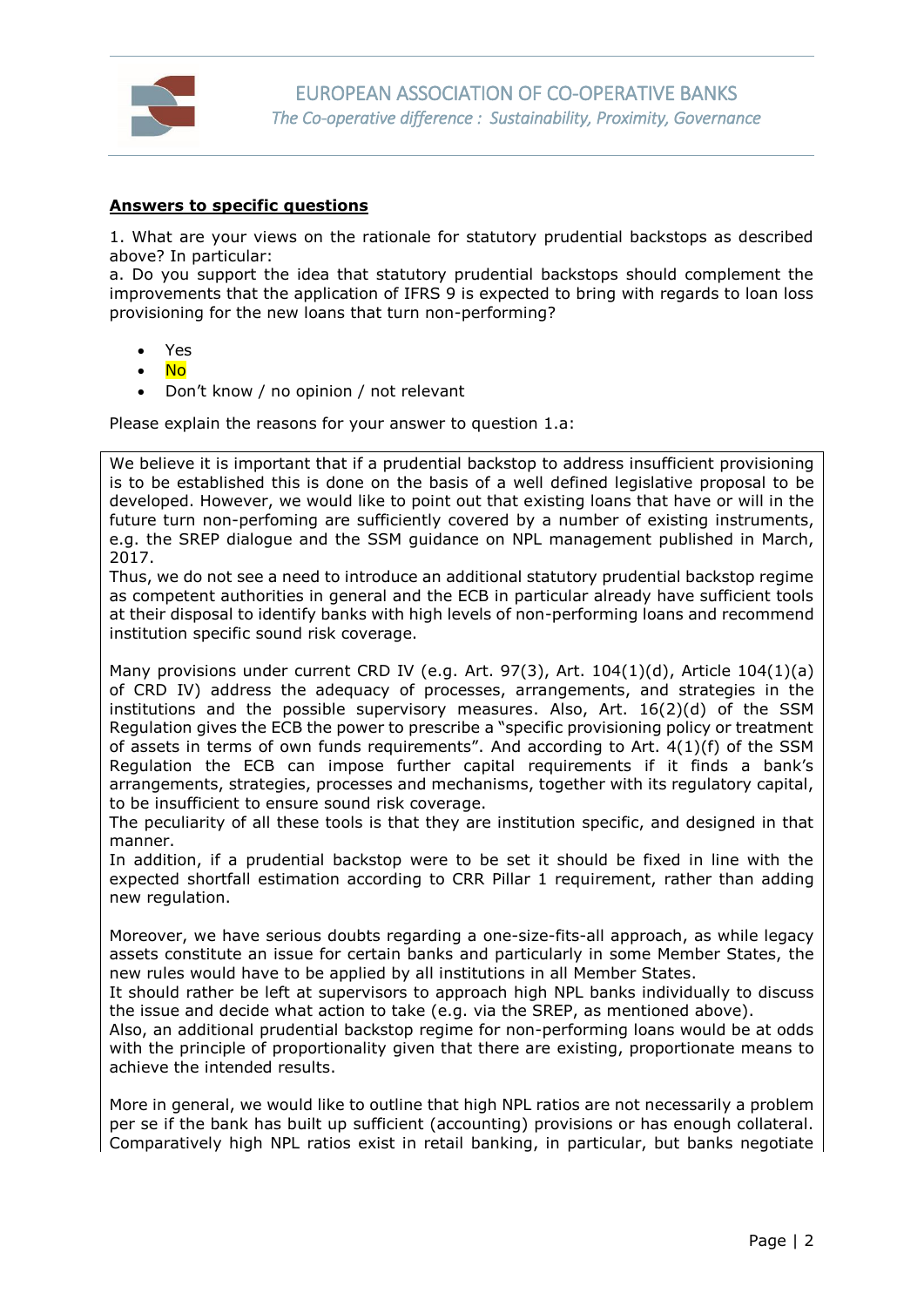

higher margins in this area to cover future defaults. It should be borne in mind that a restrictive squeeze would have effects on credit policies and may push out of the market customers that could turn to grey market or the shadow banking sector, which does not seem preferable.

Finally, high NPL ratios correlate with national economic conditions. New regulations/backstops would not solve the underlying problems nor would it address issues on timely accessibility of collateral, which requires reforms of the national legal system.

b. Do you support the idea that statutory prudential backstops (Pillar 1 measure) should complement the use of existing supervisory powers to address through institution-specific measures the (under)capitalisation of NPLs (Pillar 2 measure)?

- Yes
- No
- Don't know / no opinion / not relevant

Please explain the reasons for your answer to question 1.b:

Please also refer to previous answer.

Accounting and sound NPL management (i.e. governance and operations) are the key instruments for tackling NPLs. It would be more appropriate to ensure compliance with existing rules and appropriate monitoring and supervision, that allow timely action.

Should the European Commission nevertheless decide come forward with a proposal for a prudential backstop, at least the scope of eligible collateral should be extended. Limiting eligibility to collateral which meets the criteria set out in the CRR for credit risk mitigation purposes would be too restrictive. Other types of collateral should also be permitted for the purposes of the prudential backstop as long as the value of the collateral is calculated conservatively and it can be demonstrated that its validity is regularly checked.

At present, the only types of physical collateral considered eligible would be real estate and leased assets. For instance, it is still unclear whether and in which markets vehicles would be eligible as CRR collateral for the purposes of securing auto loans as the EBA has not issued a list of "other" physical collateral under Article 199(8) of the CRR which can be assumed to meet the conditions of Article 199(6)(a) and (b), namely liquid markets for the swift and economically efficient disposal of the collateral and well-established, publicly available market prices. Where instead, the EU has efficient and smoothly functioning used car markets, in which automobile prices are regularly set by agencies.

In addition, some application issues would further need to be clarified. If the reduction of own funds according to Art. 3 CRR is required, tax effects must be taken into account. This is because the additional deductible amount required by regulatory requirements would reduce the taxable base for income taxes, once it is actually realized in accounting. Furthermore, we assume that the capital deduction under Art. 3 CRR is to be interpreted as "further reduction of own funds" within the meaning of Art. 159 CRR and may therefore be taken into account in the valuation allowance comparison. This should be clarified.

Overall, the implementation of an additional prudential backstop as proposed could lead to unjustified capital measures even to banks with sound frameworks and sufficient provisioning.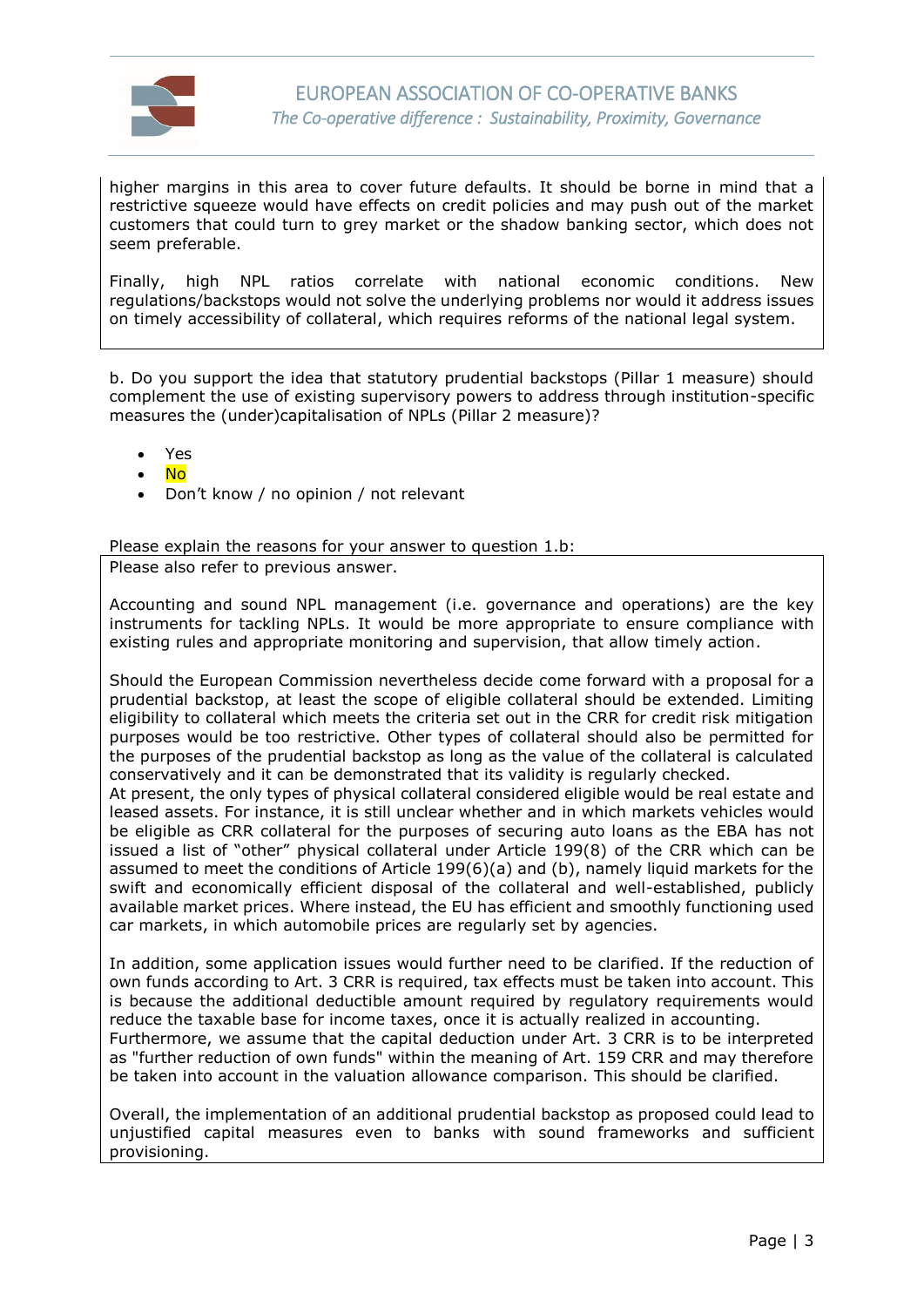

Finally, under Pillar 1 NPLs are already addressed. Art. 125 CRR provides that NPL exposures in SA are weighted with a higher RW of 150% to address higher credit risk. This reinforces the reasons for additional measures to be better suited under Pillar 2.

- 2. Do you think that the statutory prudential backstops as described above are feasible?
	- Yes
	- $\bullet$  No
	- Alternative designs of backstops via prudential deductions could be envisaged for new loans that turn non-performing
	- Don't know / no opinion / not relevant

In general, a standardised timeline (e.g. 2/8 years) to fill the prudential provisioning is not suitable to cover the huge amount of different tenors.

Especially in situations where the tenor amounts to more than 10 years these fixed rules are not appropriate.

Additionally, experience shows that within the first 2 years of an ongoing restructuring of an exposure (retail and commercial as well) an expected amount to be repaid can be estimated. Thus, the proposed provision does not take into account the agreed repayment schedule, which can differ dramatically. It must also be taken into account that during a restructuring process normally no efforts are made to realise security, Therefore it cannot be assumed that the realisation of security was unsuccessfully attempted from the beginning.

Therefore, we believe that after the period of two years of vintage it should be assessed whether the customer is still unlikely to pay or has already become likely to pay. In the event that the customer is unlikely to pay the unsecured part of the exposure could be subject to prudential provisioning. Any provision forcing institutions to an automated prudential provisioning is considered as excessive and therefore should be avoided.

Overall the proposed backstops do not differentiate strategies across portfolios and towards clients. Moreover, for going concern cases of large customers that are still operating, the backstop might lead to the rejection of valid forbearance measures as implementation and probation period lead to an unwanted increase of the individual loan loss provisions (ILLP).

3. In your view, which should be the cut-off date for the origination of loans that will be covered by the prudential backstop?

- the date of publication of this consultative document
- the date of the publication of a possible legislative proposal introducing prudential backstops
- the date of entry into force of such possible legislative measure
- a later date of application?

If the backstop is introduced the timeline should be realistic and the cut-off date fixed at "a later date".

3.a. Would you see a need to address explicitly potential circumvention possibilities, for instance through prolongation of existing contracts? Please explain:

Possibilities such as prolongations are already part of existing forbearance rules in accounting and Pillar 2 frameworks. There would be no need to further elaborate on this.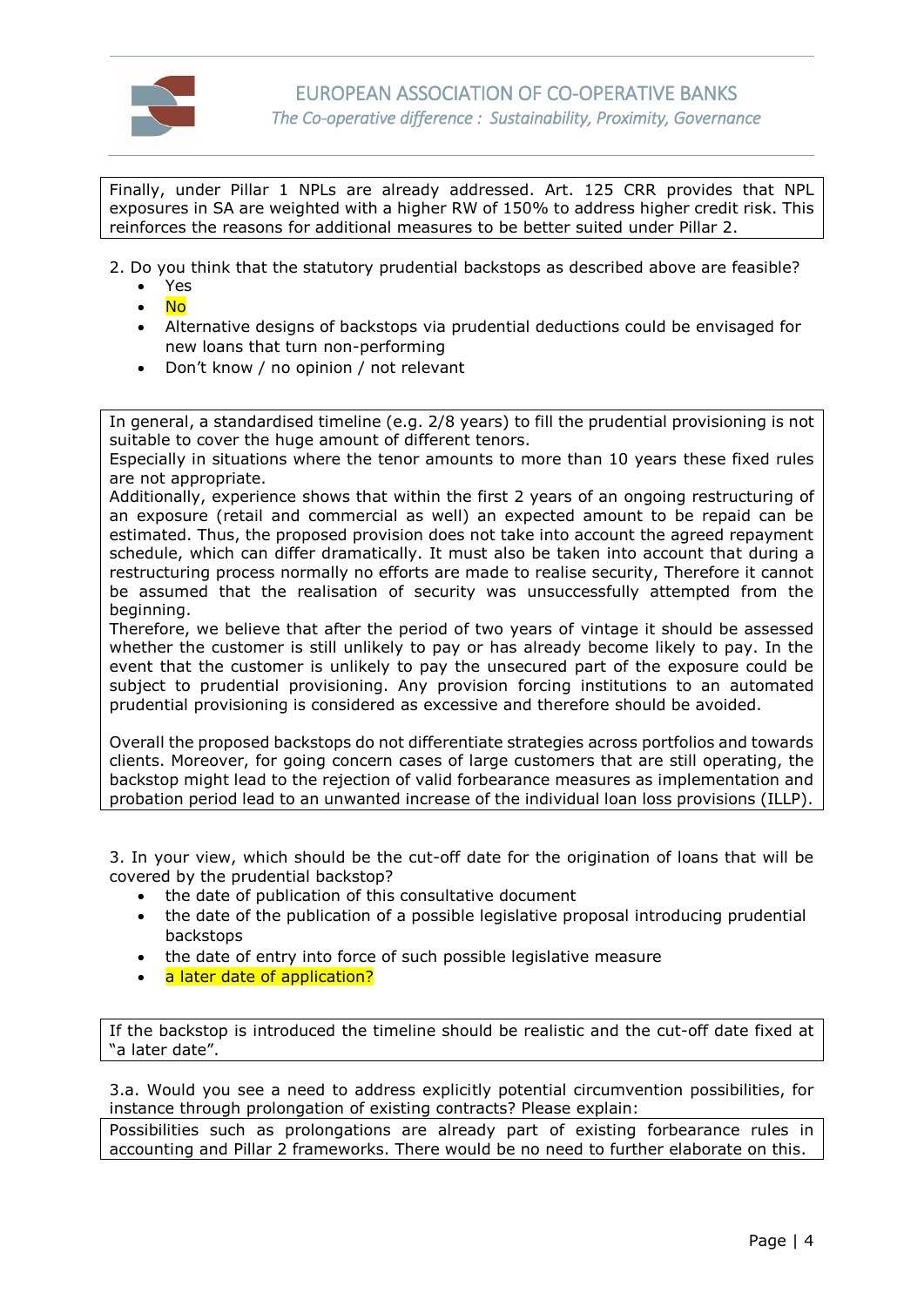

The discussion concernig a cut-off-date can would however lead to circumvention possibilities. This is a further argument against a common prudential Pillar 1 measure. Appropriate treatment of NPLs in a prudential backstop has to be evaluated in individual Pillar 2 supervisory evaluation processes.

Nonetheless, it remains necessary and appropriate that a cut-off-date is established and a transitional phase for existing NPL provided.

Indeed banks should at least have sufficient time to back-test their current business model against any potential backstop. Any necessary adjustment of standard contract and product is time consuming, a backstop should not become operational before January 2019.

4. Do you think a full coverage of unsecured (parts of) NPLs after 2 years and of secured (parts of) NPLs after 6 to 8 years is appropriate?

- Yes
- No
- Don't know / no opinion / not relevant

Please explain the reasons for your answer to question 4:

Please also refer to previous answers. Such requirements are too rigid and deviations should be possible. It is clear that a bank should take action after a certain time (e.g. if it is foreseeable that collateral may become worthless). But if the bank can demonstrate cashflows (e.g. as a result of selling the collateral) at a later stage (e.g. by a letter from the insolvency administrator), longer realisation times should be accepted.

4.a. For secured (parts of) NPLs, do you think it appropriate to treat them as unsecured after 6 to 8 years, effectively adding two more years before full coverage?

- Yes
- No
- Don't know / no opinion / not relevant

Please explain the reasons for your answer to question 4.a:

Please refer to previous answer. In addition, this approach would be appropriate only where the starting date is the enforcement start date of the collateral rather than the default date.

4.b. For secured (parts of) NPLs, do you think an alternative approach, such as the introduction of specific levels of haircuts on collateral/guarantee values, would be more appropriate?

- Yes
- No
- Don't know / no opinion / not relevant

Please explain the reasons for your answer to question 4.b:

A deduction approach would limit the level of credit protection to guarantees and other collateral that are eligible within the CRR. However, there are numerous protection instruments which are not eligible, yet still have substantial economic value. Therefore, a haircut approach should be chosen but haircuts shall only be applied to collateral for which no qualified, up-to date valuation is available. Moreover, this approach would reveal inappropriate as collateral has to be re-evaluated on a yearly basis, which can result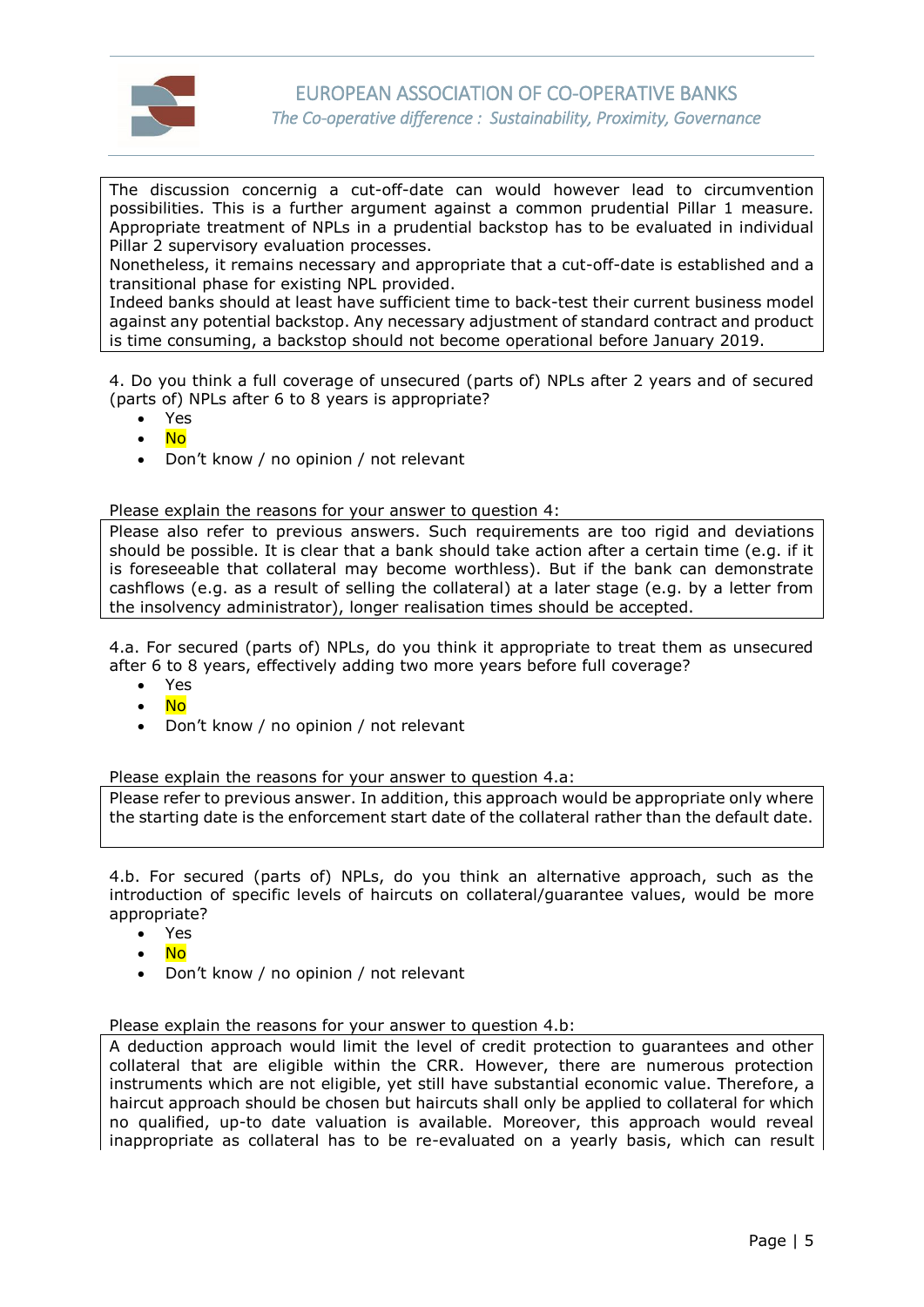

already in a loss of value. Collateral validation procedures ensure that the haircut on the market value is adequate.

Finally, a methodological synchronisation through Pillar 2 approach is preferable to prevent inconsistencies.

4.c. If none of the approaches work in your view, how should the backstops be alternatively calibrated? Please explain the reasons for your answer.

The existing Pillar 2 instruments available to supervisors already work as backstops, in our view, and are sufficient to address the issue.

5. Do you agree that prudentially sound collateral valuation is an important element for addressing NPL-related risks?

- Yes
- No
- Don't know / no opinion / not relevant

Please explain the reasons for your answer to question 5:

Yes, we believe that it is an important element.

5.a. In this context:

- would a common (non-binding) methodology for collateral valuation suffice to foster consistent outcomes and transparency?
- or would specific (binding) valuation rules be needed?

Please explain the reasons for your answer to question 5.a:

No additional guidance or rules are necessary. As already mentioned, it should be ensured that the existing rules are applied appropriately.

5.b. More generally, should specific prudent valuation requirements apply to assets and off-balance sheet items accounted for amortised cost as it is already the case for fairvalued assets?

- Yes
- No
- Don't know / no opinion / not relevant

Please explain the reasons for your answer to question 5.b:

Please refer to previous answers.

6. Do you agree that prudential coverage needs should ultimately depend on the actual recoverability rather than the valuation of the collateral to provide for a backstop?

- Yes
- No
- Don't know / no opinion / not relevant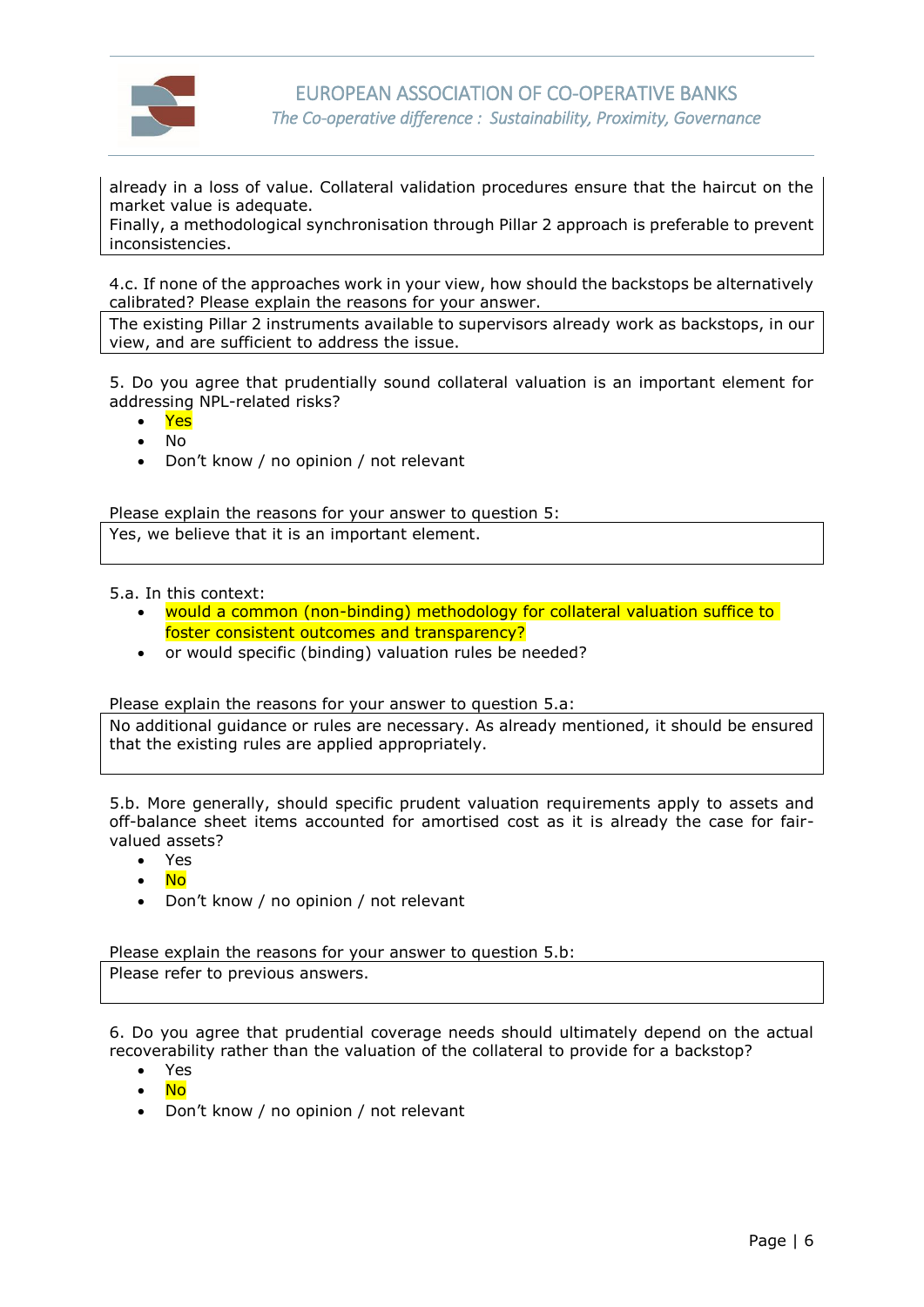

Please explain the reasons for your answer to question 6:

Please refer to previous answers. Not only, the coverage also disregards current cash flow estimates from operations, which are an essential component for going concern situations.

7. Do you agree that the application of the statutory prudential backstops should not result in cliff-edge effects, but should rather be implemented in a suitably gradual or progressive way by banks from the moment of the classification of the exposure as non-performing?

- Yes
- No
- Don't know / no opinion / not relevant

Please explain the reasons for your answer to question 7:

Please refer to previous answers. We agree that cliff effects should be avoided, however, we would like to point out that a gradual build-up of backstop provisions would run counter to accounting rules (IFRS).

7.a. In particular, which approach (gradual or progressive) would you consider better suited and why?

Please explain the reasons for your answer:

The current accounting rules and accounting provisions should be the main elements of NPL coverage.

However, the "progressive approach" appears to be more appropriate to address the "wait and see approach". As for example collateral realization requires a certain period of time, it would be misleading to require significant provisioning or capital deduction, even for short term NPLs as this is not necessaribly an indicator for "bad" NPL risk management.

8. Would you see any unintended consequences due to the design and calibration of the prudential backstops?

- Yes
- No
- Don't know / no opinion / not relevant

We would like to point out, that in the long run such proposals and rigid rules would lead to market failures and credit squeezes. Indeed, institutions will try to focus on borrowers of progressively higher quality, with many borrowers, including the vast majority of SMEs, that would find their access to credit significantly restricted. In addition, an overly strict quantitative measure could entail, that the unregulated shadow banking sector (hedge funds) would find themselves at a competitive advantage.

It would also be too restrictive to base the eligibility of collateral just on the CRR requirements. It would be important, to accept other types of physical collateral as long as their valuation was conservative and regularly validated. In addition, it should be clarified that other usually used collaterals, e.g. motor vehicles, fulfil the requirements of Article 199(6)(a) and (b) of the CRR with respect to liquid markets and general acceptable and publicly available market prices.